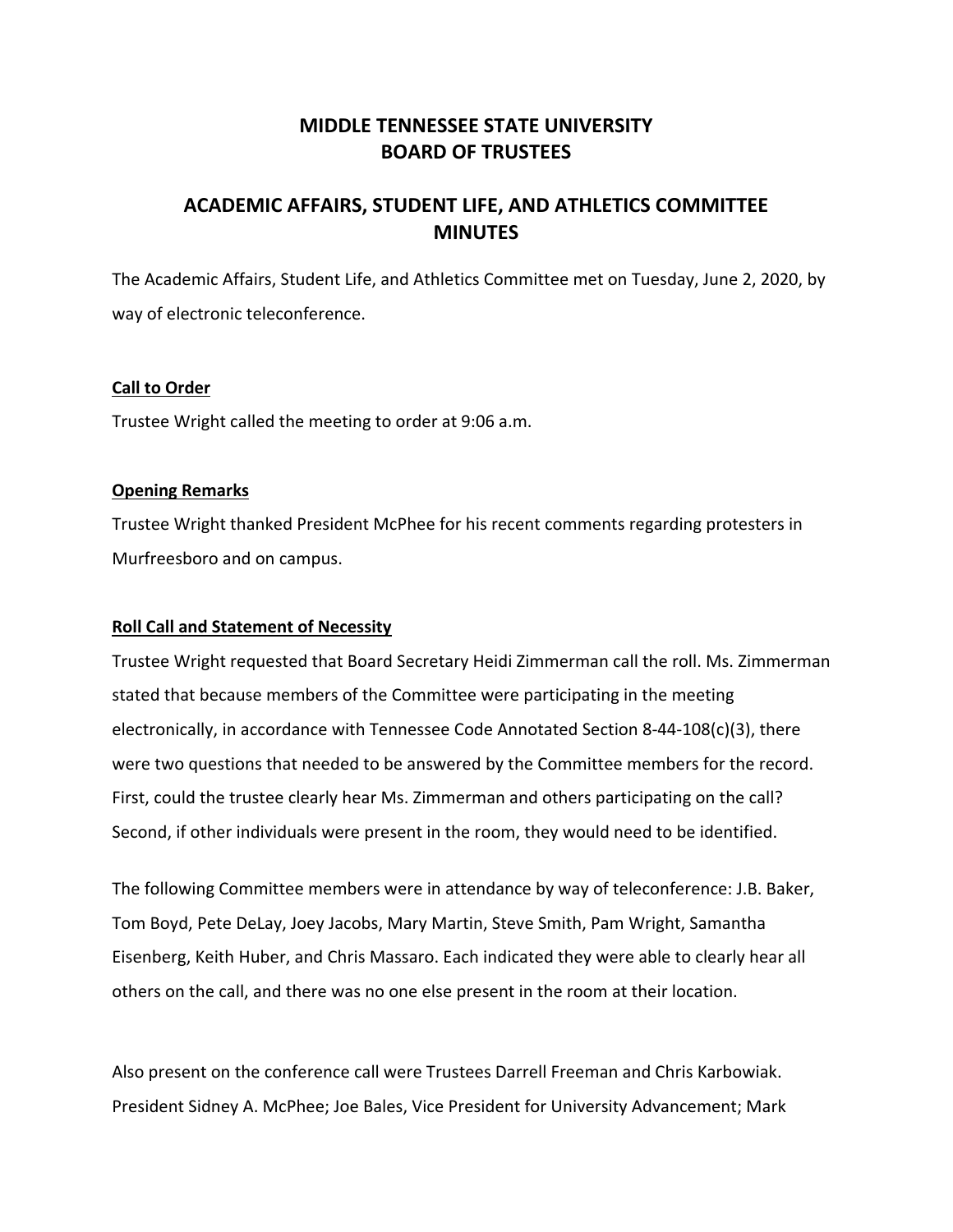Byrnes, University Provost; Andrew Oppmann, Vice President for Marketing and Communications; Bruce Petryshak, Vice President for Information Technology and Chief Information Officer; Deb Sells, Vice President for Student Affairs and Vice Provost for Enrollment and Academic Services; Alan Thomas, Vice President for Business and Finance; Brenda Burkhart, Chief Audit Executive; Heidi Zimmerman, University Counsel and Board Secretary; and, Kim Edgar, Assistant to the President and Chief of Staff were also on the call.

Ms. Zimmerman stated that a quorum was not physically present, but that one would exist with inclusion of the Committee members participating electronically. In accordance with T.C.A. § 8‐ 44‐108(b)(2), in order to proceed without a physical quorum, the Committee was required to make a determination that necessity for the meeting existed. Ms. Zimmerman provided the following circumstances for the Committee's consideration to establish the necessity for holding the meeting:

- 1. The agenda items included matters the Committee must consider and vote on in order to make recommendations to the Board of Trustees. These matters include candidates for tenure and promotion, policy revisions, and a new academic degree program.
- 2. The Board of Trustees will meet on Tuesday, June 16.
- 3. It was necessary for the Committee to meet in order to consider these matters prior to the Board's next meeting.
- 4. Due to concerns related to exposure to the coronavirus, it was determined that the Committee meeting should be held electronically and, thus, there was not a physical quorum without electronic participation of Committee members.

Trustee Wright requested a motion and second be made concerning the necessity for the meeting. Trustee DeLay made the motion, which was seconded by Trustee Martin. A roll call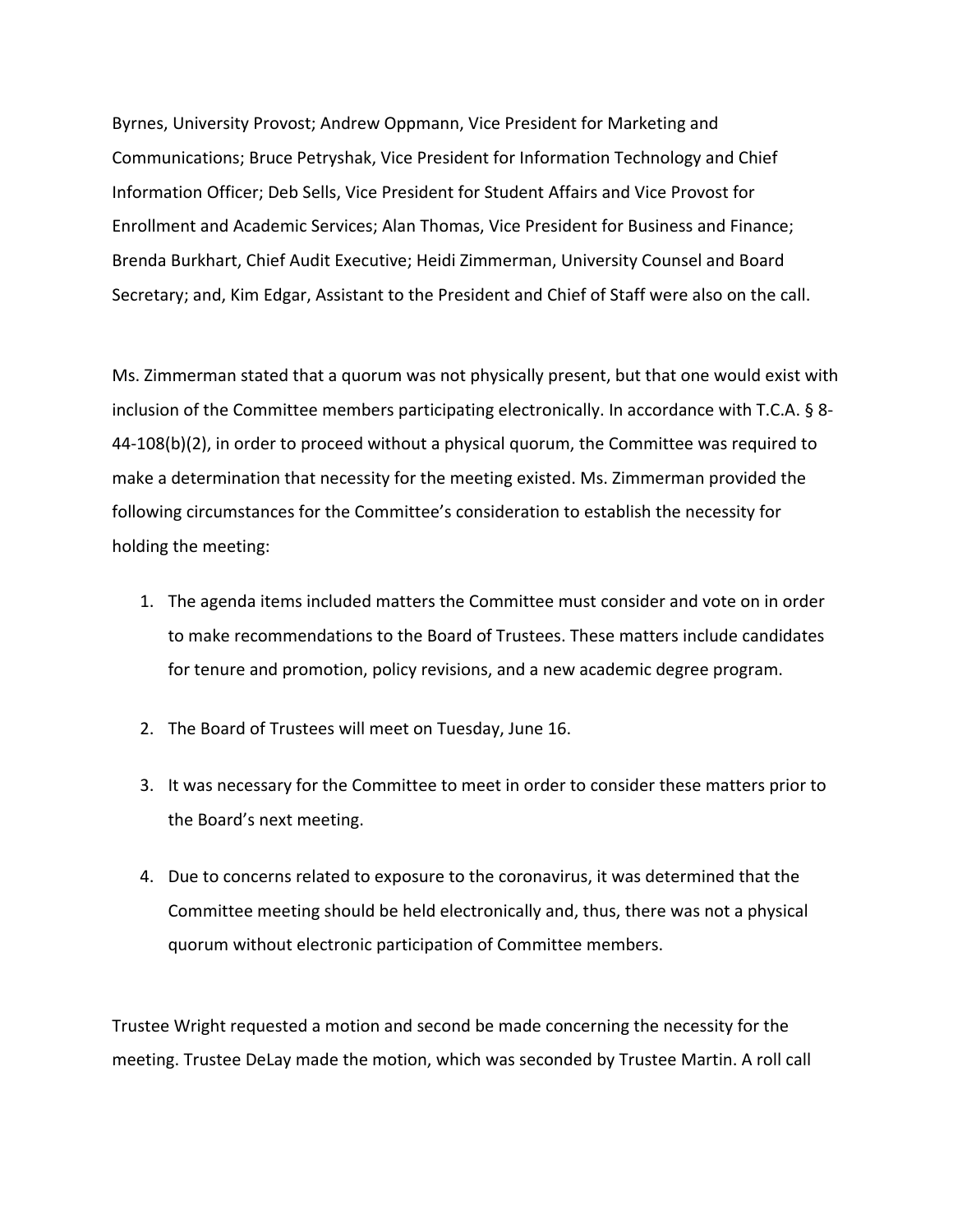vote was taken. The vote was 7 Ayes and no Nays; the motion carried that necessity to hold the meeting existed.

### **Approval of Minutes ‐ Action**

The first agenda item was approval of the minutes from the March 17, 2020 Academic Affairs, Student Life, and Athletics Committee meeting. Trustee DeLay moved to approve the minutes from the March 17, 2020 meeting and Trustee Martin seconded the motion. A roll call vote was taken and the motion to approve the minutes from the March 17, 2020 meeting of the Academic Affairs, Student Life, and Athletics Committee passed unanimously.

## **Approval of Tenure and Promotion Candidates ‐ Action**

Provost Byrnes presented the list of twenty‐four (24) tenure candidates and forty‐nine (49) promotion candidates and reminded Trustees that tenure and promotion review is a lengthy process that begins in September when candidates turn in their documentation and includes a six‐year probationary period.

Trustee Martin moved to approve tenure for twenty‐four (24) candidates and promotion for forty‐nine (49) candidates and Trustee Delay seconded the motion. A roll call vote was taken and the motion to approve tenure for twenty-four (24) candidates and promotion for forty-nine (49) candidates passed unanimously.

#### **Approval of Policy Revisions – Action**

#### **204 Tenure**

## **205 Promotion of Tenured and Tenurable Faculty**

The next action item was approval of revisions to Policies 204 Tenure and 205 Promotion of Tenured and Tenurable Faculty. After revising these policies for tenure and promotion as part of establishing the Board of Trustees in 2017, an annual policy review has focused on streamlining processes and clarifying language and procedures. Highlights include the addition of provisions for electronic submission and review of materials and the opportunity for faculty to write a rebuttal to address factual errors in letters of recommendation. The opportunity for